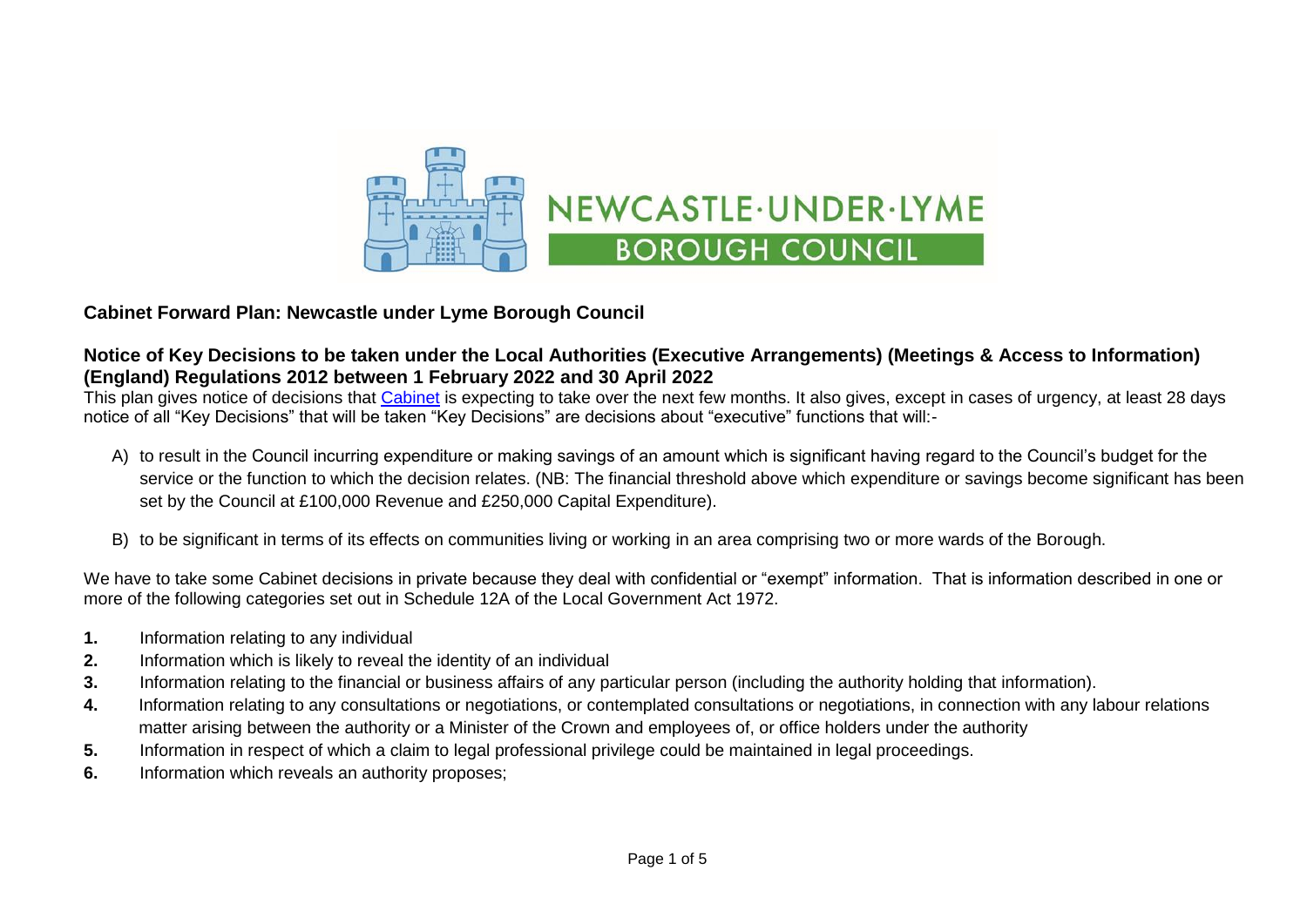- a. to give under any enactment a notice under or by virtue of which requirements are imposed on a person; or
- b. to make an order or direction under any enactment
- **7.** Information relating to any action taken or to be taken in connection with the prevention, investigation or prosecution of a crime

If we intend to take a decision in private, we will tell you why in the plan below. If you disagree with our reasons, you can tell us why using the contact details below. We will respond to you directly and will publish our response in the meeting agenda. If we have published the meeting agenda before we can respond, we will respond verbally at the meeting and record the response in the minutes.

You can find more information about Cabinet, Cabinet Members and their portfolios, agendas, reports and minutes [here.](https://moderngov.newcastle-staffs.gov.uk/mgCommitteeDetails.aspx?ID=118)

More information on Cabinet procedures, executive functions, Key Decisions, urgent decisions and access to information is available in our [Constitution.](https://moderngov.newcastle-staffs.gov.uk/ieListMeetings.aspx?CommitteeID=443&info=1&bcr=1)

For all enquiries, please contact Democratic Services, Castle House, Barracks Road, Newcastle-under-Lyme, Staffordshire ST5 1BL. Telephone – 01782 742222 / Email – [DemocraticServices@newcastle-staffs.gov.uk](mailto:DemocraticServices@newcastle-staffs.gov.uk)

| <b>Report Title</b>                                           | Description                                                                     | Portfolio                                                                   | Intended<br><b>Decision Taker</b><br>and Date | Overview &<br>Scrutiny<br>Committee | Wards<br>Affected | Reason for<br>Determining in<br>Private Session (if<br>Applicable) | <b>Key Decision</b> |
|---------------------------------------------------------------|---------------------------------------------------------------------------------|-----------------------------------------------------------------------------|-----------------------------------------------|-------------------------------------|-------------------|--------------------------------------------------------------------|---------------------|
| Revenue &<br><b>Capital Budget</b><br>& Strategies<br>2022-23 | To consider the budget<br>& strategies for the<br>forthcoming financial<br>vear | <b>Cabinet Portfolio</b><br>Holder - Finance,<br>Town Centres and<br>Growth | Cabinet 2<br>February 2022                    | Finance, Assets<br>and Performance  | All Wards         | <b>N\A</b>                                                         | Yes                 |
| Appointment of<br>External<br><b>Auditor</b>                  | To consider the<br>appointment of the<br><b>External Auditor</b>                | <b>Cabinet Portfolio</b><br>Holder - Finance,<br>Town Centres and<br>Growth | Cabinet 2<br>February 2022                    | Finance, Assets<br>and Performance  | All Wards         | <b>N\A</b>                                                         | Yes                 |
| Contaminated<br><b>Land Strategy</b>                          | To consider the refresh<br>of the strategy                                      | <b>Cabinet Portfolio</b><br>Holder -                                        | Cabinet 2<br>February 2022                    | Economy,<br>Environment and         | All Wards         | N\A                                                                | <b>No</b>           |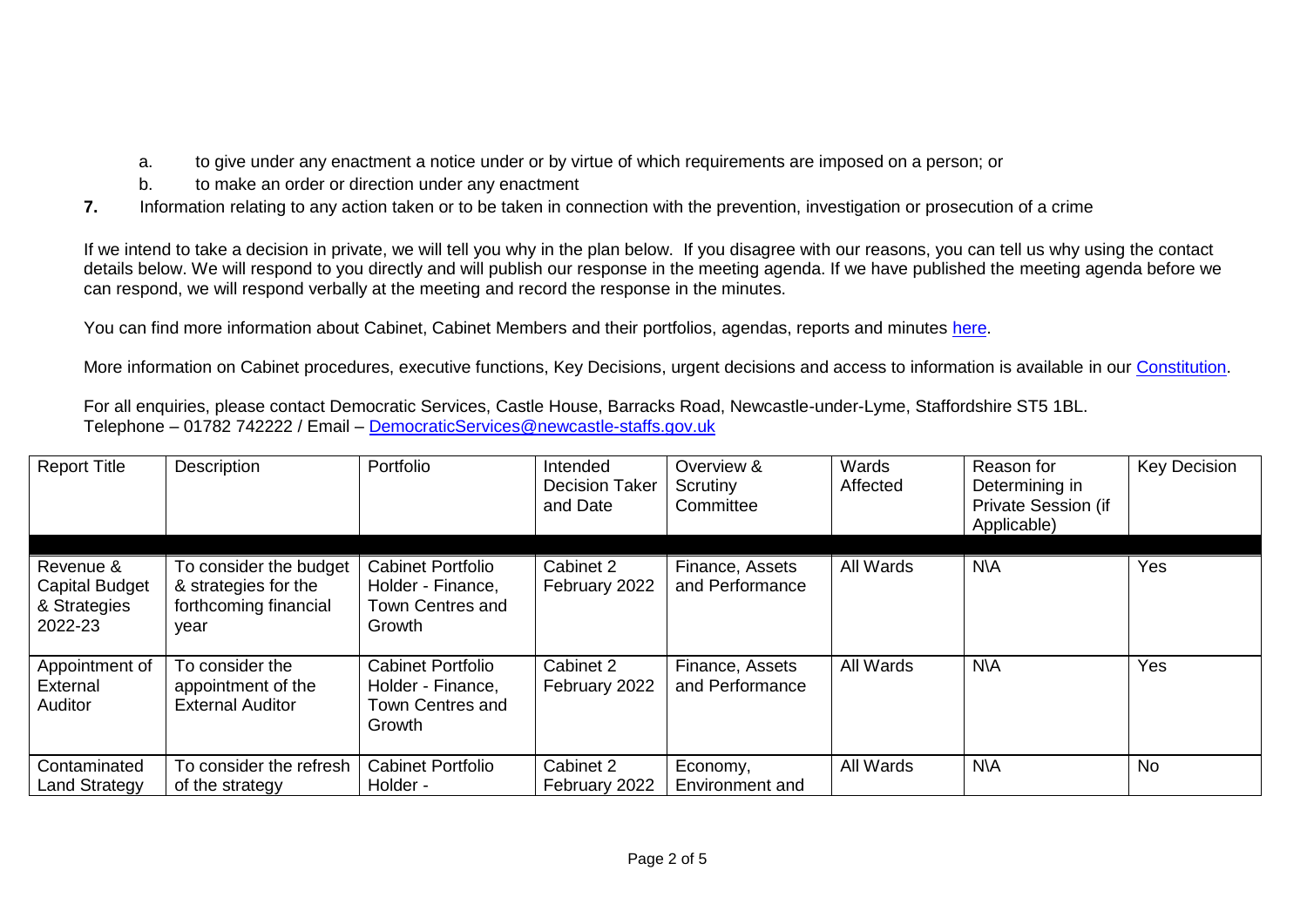| <b>Report Title</b>                                            | Description                                                                                                                                                                                                                                   | Portfolio                                                                       | Intended<br><b>Decision Taker</b><br>and Date | Overview &<br>Scrutiny<br>Committee  | Wards<br>Affected | Reason for<br>Determining in<br>Private Session (if<br>Applicable)                                                                                                                                                                                |           |
|----------------------------------------------------------------|-----------------------------------------------------------------------------------------------------------------------------------------------------------------------------------------------------------------------------------------------|---------------------------------------------------------------------------------|-----------------------------------------------|--------------------------------------|-------------------|---------------------------------------------------------------------------------------------------------------------------------------------------------------------------------------------------------------------------------------------------|-----------|
| refresh                                                        |                                                                                                                                                                                                                                               | Environment and<br>Recycling                                                    |                                               | Place                                |                   |                                                                                                                                                                                                                                                   |           |
| Urban Tree<br>Strategy<br>Update                               | To consider an update                                                                                                                                                                                                                         | <b>Cabinet Portfolio</b><br>Holder -<br><b>Environment and</b><br>Recycling     | Cabinet 2<br>February 2022                    | Economy,<br>Environment and<br>Place | <b>All Wards</b>  | N/A                                                                                                                                                                                                                                               | <b>No</b> |
| <b>Walley's Quarry</b><br><b>Odour Issues</b>                  | To consider an update<br>on Walley's Quarry                                                                                                                                                                                                   | <b>Cabinet Portfolio</b><br>Holder - One<br>Council, People and<br>Partnerships | Cabinet 2<br>February 2022                    | Economy,<br>Environment and<br>Place | All Wards         | <b>N\A</b>                                                                                                                                                                                                                                        | <b>No</b> |
| Establishment<br>of a<br><b>Staffordshire</b><br>Leaders Board | To consider the<br>establishment of a<br><b>Board</b>                                                                                                                                                                                         | <b>Cabinet Portfolio</b><br>Holder - One<br>Council, People and<br>Partnerships | Cabinet 2<br>February 2022                    | Finance, Assets<br>and Performance   | All Wards         | <b>N\A</b>                                                                                                                                                                                                                                        | <b>No</b> |
| Irrecoverable<br><b>Items</b>                                  | To consider a report<br>on<br>irrecoverable items.<br>A confidential<br>appendix will be<br>considered alongside<br>this report. It will be<br>considered under Part<br>2 of the agenda by<br>virtue of paragraphs 1,<br>2 and 3 of Part 1 of | <b>Cabinet Portfolio</b><br>Holder - Finance,<br>Town Centres and<br>Growth     | Cabinet 23<br><b>March 2022</b>               | Finance, Assets<br>and Performance   | All Wards         | 1,2,3 Information<br>relating to any<br>individual.<br>Information which<br>is likely to reveal<br>the identity of an<br>individual.<br>Information relating<br>to the financial or<br>business affairs of<br>any particular<br>person (including | Yes       |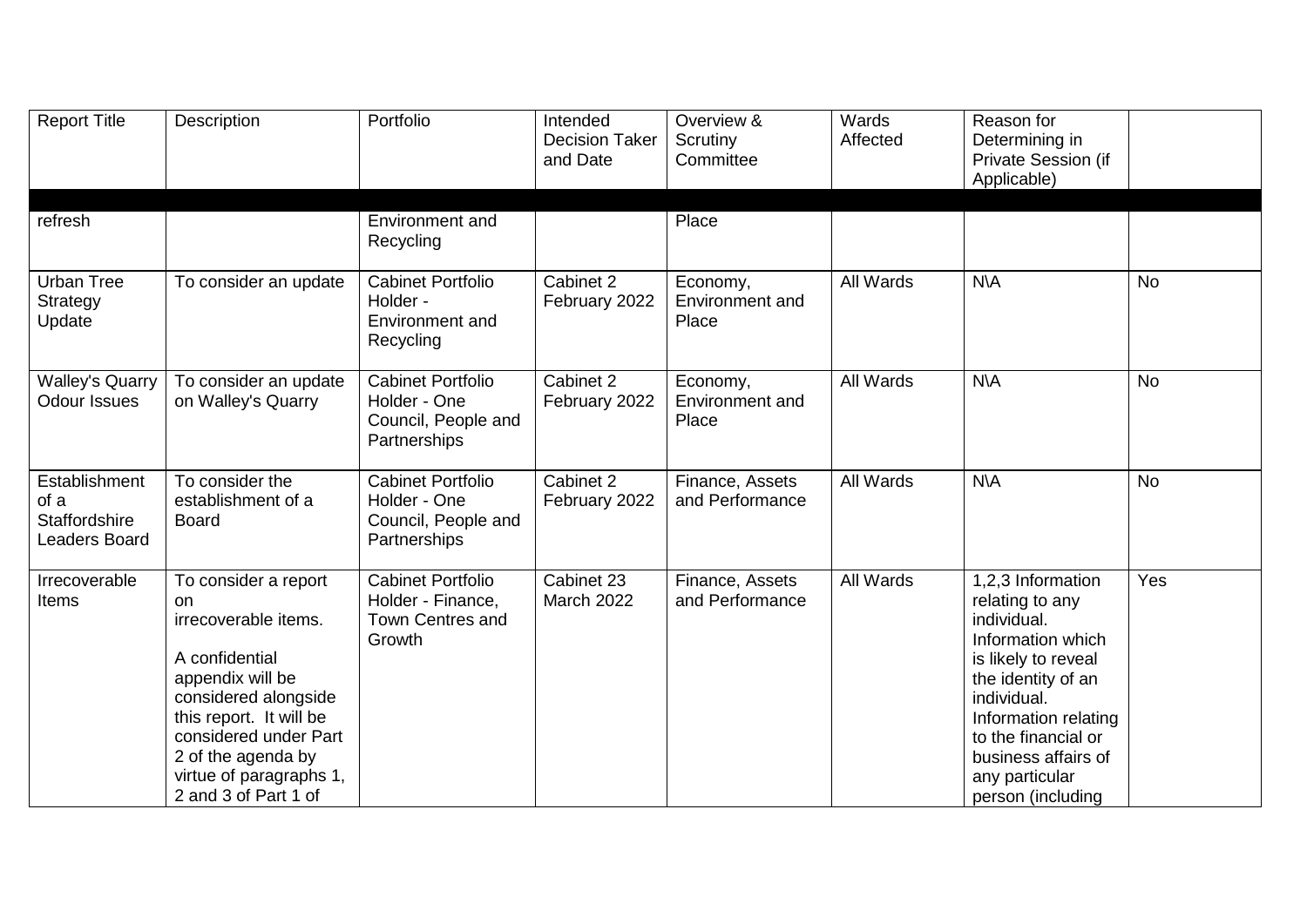| <b>Report Title</b>                                    | Description                                                                                                                                                                                                                                                                                                                                                                   | Portfolio                                                                   | Intended<br><b>Decision Taker</b><br>and Date | Overview &<br>Scrutiny<br>Committee  | Wards<br>Affected | Reason for<br>Determining in<br>Private Session (if<br>Applicable)                                                                                              |     |
|--------------------------------------------------------|-------------------------------------------------------------------------------------------------------------------------------------------------------------------------------------------------------------------------------------------------------------------------------------------------------------------------------------------------------------------------------|-----------------------------------------------------------------------------|-----------------------------------------------|--------------------------------------|-------------------|-----------------------------------------------------------------------------------------------------------------------------------------------------------------|-----|
|                                                        | Schedule 12A (as<br>amended) of the Local<br>Government Act 1972.                                                                                                                                                                                                                                                                                                             |                                                                             |                                               |                                      |                   | the authority<br>holding that<br>information)                                                                                                                   |     |
| Future High<br>Streets Fund -<br><b>York Place</b>     | To consider a report<br>on appointing a<br>contractor to<br>develop the design<br>and build contract for<br>York Place.<br>A confidential<br>appendix will be<br>considered alongside<br>this report. It will be<br>considered under Part<br>2 of the agenda by<br>virtue of paragraph 3<br>of Part 1 of Schedule<br>12A (as amended) of<br>the Local Government<br>Act 1972. | <b>Cabinet Portfolio</b><br>Holder - Finance,<br>Town Centres and<br>Growth | Cabinet 23<br><b>March 2022</b>               | Economy,<br>Environment and<br>Place | All Wards         | 3 Information<br>relating to the<br>financial or<br>business affairs of<br>any particular<br>person (including<br>the authority<br>holding that<br>information) | Yes |
| Quarter Three -<br>Budget and<br>Performance<br>Report | To receive the Q3<br>Finance and<br>Performance Report                                                                                                                                                                                                                                                                                                                        | <b>Cabinet Portfolio</b><br>Holder - Finance,<br>Town Centres and<br>Growth | Cabinet 23<br><b>March 2022</b>               | Finance, Assets<br>and Performance   | All Wards         | <b>N\A</b>                                                                                                                                                      | Yes |
| Town Deal -                                            | To consider a report                                                                                                                                                                                                                                                                                                                                                          | <b>Cabinet Portfolio</b>                                                    | Cabinet 23                                    | Economy,                             | <b>All Wards</b>  | <b>N\A</b>                                                                                                                                                      | Yes |